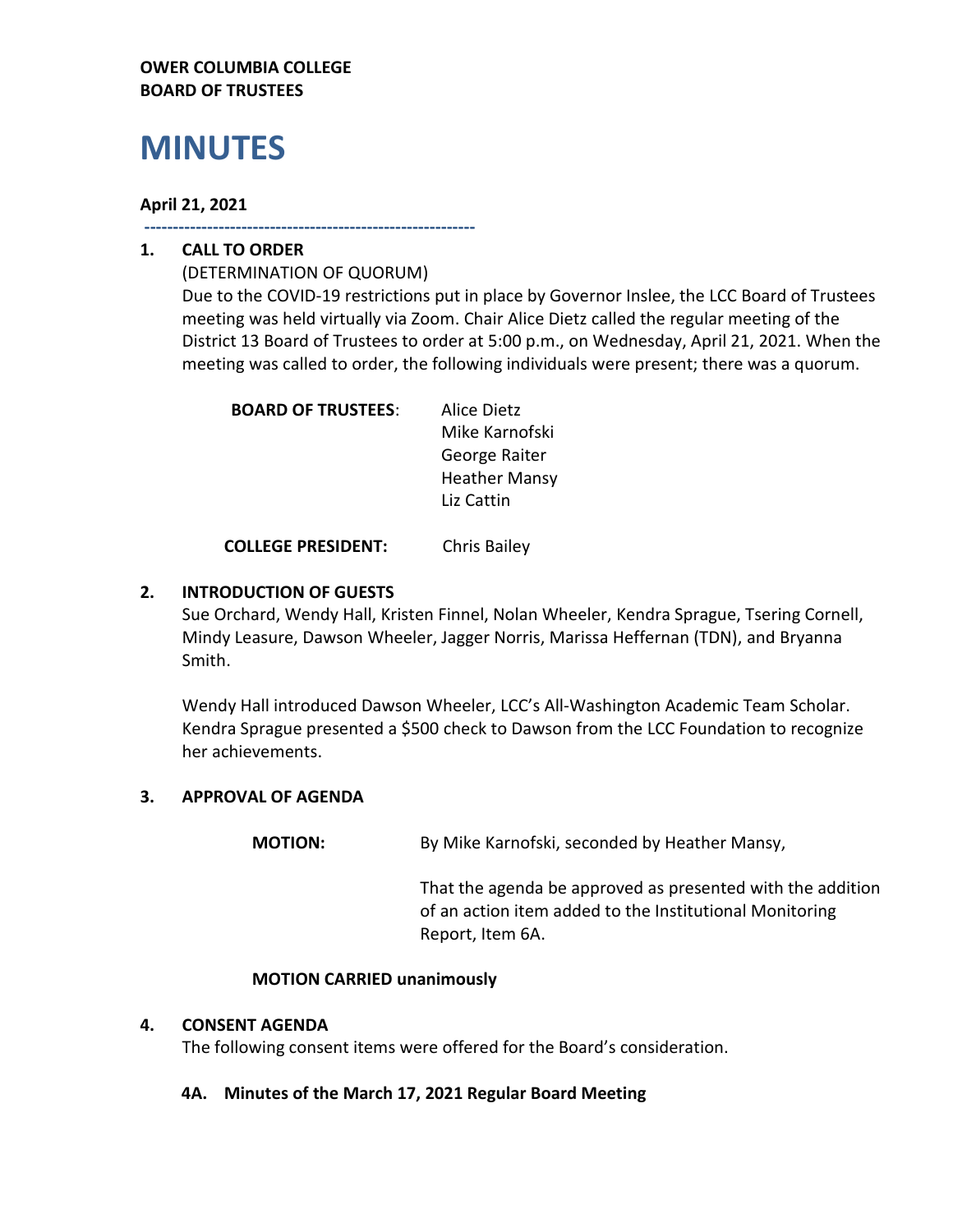- **4B**. **2021-22 Miscellaneous Fee Schedule:** The board reviewed the proposed new and revised fees. Increases were based on the growth rate factor established by the State of Washington's Office of Financial Management (OFM) if an increase in the fee was required based on course spending levels. This year's growth factor is 5.79%.
- **4C**. **Head Start Supplement- Cost-of-Living Adjustment (COLA) FY21:** Requesting the approval of the submission of the COLA FY2021 supplemental funding application and budget for \$42,176 to Head Start and \$12, 982 to Early Head Start to support step increases for classified employees.
- **4D**. **Head Start Budget Revision- Equipment FY20:** Requesting the approval of the budget revision for equipment moving an estimated \$12,000 from salary and benefits to the equipment budget line.
- **4E**. **Head Start Budget Revision – Non-Federal Match (NFM) Waiver FY20:** Requesting the approval of submission of the budget revision waiver request for non-federal match FY2020 application for Head Start and Early Head Start.

**MOTION:** By Liz Cattin, seconded by Mike Karnofski,

That the consent agenda be approved as presented.

## **MOTION CARRIED unanimously.**

## **5. COLLEGE INPUT**

**5A.President's Report –** President Chris Bailey shared that the state operating budget is now expected to be released on Saturday which will allow LCC to complete budget planning for next year. Enrollments are down about 3.2% for spring in addition to the 14.2% down last year. Looking at options to re-open for fall following all provided safety guidelines, contingent on what happens with vaccinations and COVID case numbers.

Next, President Bailey asked each vice president to report on their respective areas. Vice President of Instruction, Kristen Finnel

- $\checkmark$  Spring quarter is going well and courses are being finalized for fall quarter
- $\checkmark$  This summer, the first round of 16 students will graduate from the BAS-TE program
- $\checkmark$  Aiming to extend the Head Start school year to cover school days missed and using funding saved from closures due to COVID-19

 $\checkmark$  The governor's new guidelines allow childcare centers to open in full capacity Vice President of Administrative Services - Nolan Wheeler

- $\checkmark$  The financial statement audit is going well with no errors or concerns at this time and an exit interview will be scheduled in the next few weeks
- $\checkmark$  There is no update on the IRS audit at this time
- $\checkmark$  55 COVID intakes were completed in March with 3 confirmed cases
- $\checkmark$  28 COVID intakes were completed in April with 6 confirmed cases
- $\checkmark$  Half the roster of student athletes are tested once per week for outdoor sports and all athletes are tested before every game for indoor sports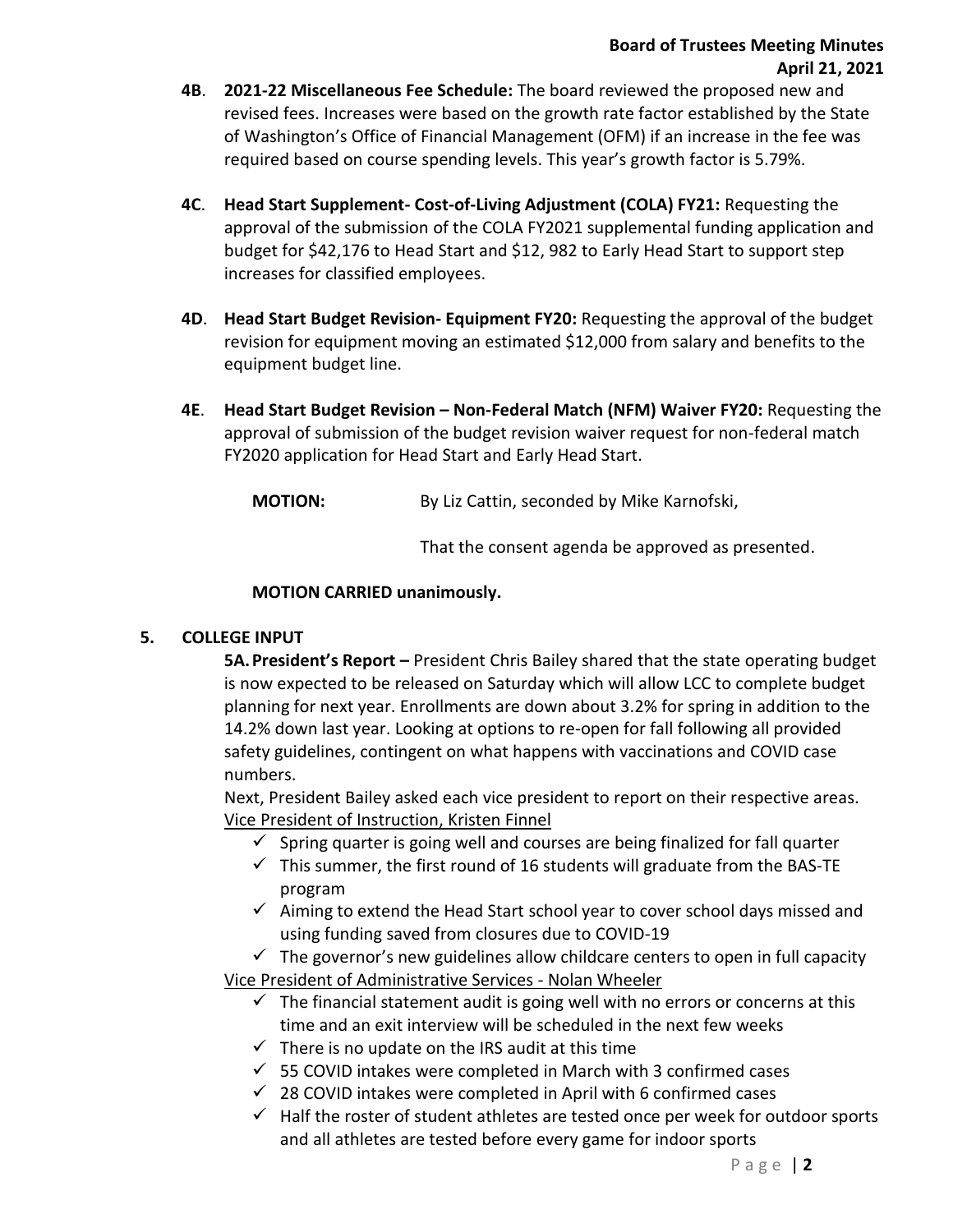- $\checkmark$  Aiming to open more in-person services by July 19, which is two weeks after the fourth of July holiday
- $\checkmark$  The plan for allowing spectators at outdoor sporting events will go to the Emergency Team tomorrow for approval
- $\checkmark$  Meeting with the local health clinic on Friday to discuss hosting a vaccination clinic on campus
- $\checkmark$  LCC is aiming to make it as easy as possible for students who choose to get vaccinated to do so

 $\checkmark$  Governor Inslee is not proposing any mandatory vaccinations at this time Vice President of Student Services, Sue Orchard

- $\checkmark$  Continuing to focus on re-engagement strategies and recruiting new students
- $\checkmark$  Aiming to be really personalized on communication to students
- $\checkmark$  Looking at specific recruitment activity for recent graduates during summer quarter- The Student Success Scholarship will pay for the two credit college success course during summer quarter
- $\checkmark$  Commencement will be held virtually on June 18<sup>th</sup> at 6PM with an additional drive-thru graduate recognition event

## Vice President of Effectiveness and College Relations, Wendy Hall

- $\checkmark$  Will be recording commencement speakers next week
- $\checkmark$  There is a mid-cycle evaluation coming this fall with visits scheduled for October 25<sup>th</sup> and 26<sup>th</sup>
- $\checkmark$  LCC is doing a lot of targeted marketing and is outperforming industry standards by as much as 30% over a lot of platforms
- $\checkmark$  The highest engagement on marketing videos was on STEM videos

Vice President of Foundation, HR & Legal Affairs, Kendra Sprague

- $\checkmark$  The TDN Students in Need Campaign has raised over \$25,000 towards \$30,000 goal
- $\checkmark$  The office of the insurance commissioner completed a clean audit
- $\checkmark$  The scholarship application window has closed with a higher completion number than last year
- $\checkmark$  Will use scoring rubrics to award scholarships to help insure equity
- $\checkmark$  Have raised nearly \$500,000 so far this month for the foundation
- $\checkmark$  Hosted a drive-thru classified staff and faculty appreciation event that was well received and appreciated by employees
- $\checkmark$  There will be a retiree reception and employee recognition ceremony on June  $14^{\text{th}}$
- $\checkmark$  Wrapping up the hiring of the tenured faculty for the BAS-TE program and will begin the process for hiring a new welding tenured faculty next week

**5B. ASLCC Report** – ASLCC member Jagger Norris updated the board on behalf of the ASLCC. In March, the group hired a new member to fill the vacated Diversity and Equity Director position, which has been unfilled since December. The new member has entered the team well. The team has been hosting scholarship workshops to ensure that students are aware of what's available to them. Info sessions are also being held for students interested in joining ASLCC. The team collaborated with other colleges for Earth day events and there was massive response, even in the virtual environment. Lastly, the team is looking into getting commencement gifts for seniors.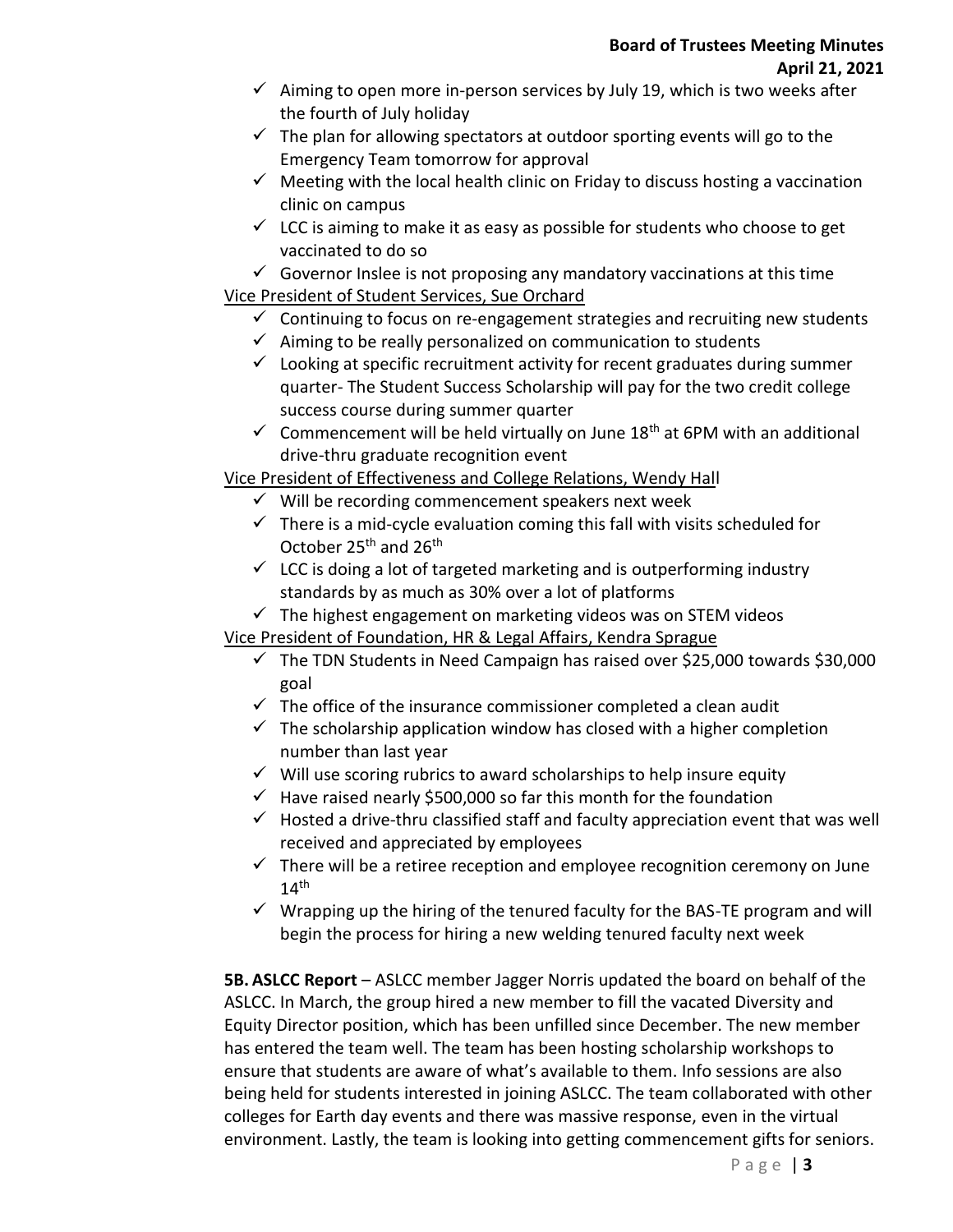**5C. LCCFAHE Report** – LCCFAHE Union President Brad Benjamin submitted a written report that was read by President Chris Bailey. The report read as follows. "LCC faculty members have started their second spring term of varied learning modalities due to the pandemic. We are all working our hardest to ensure the success of each student. Chris Tower, Abbie Leavens, and Hiedi Bauer are taking a creative writing class offered through literary arts called 'The Writer's Gymnasium: The Writing Workout'. Longview Public Library just invited Hiedi Bauer to read some of her poetry on their podcast series, 'Your Shelf or Mine'. Mark Gaither, Chris Tower, and Klint Hull pulled off an amazing virtual Nano Con (Science Fiction Convention). Community Conversations start Thursday 4/15 at noon. This terms topic is 'Race in America and Beyond'. Lucas Myers is representing LCC Biology department in a Learning Community Grant Program from Howard Hughes Medical Institute with WSU Vancouver and Clark College. Lucas Myers is also representing LCC as the Lead STEM Faculty Consultant for the WA SBCTC STEM Communities of Practice. Dana Cummings and Abbie Leavens are representing LCC as faculty advisors at the virtual Students of Color Conference on April 15th and 16th. They held a pre-conference Zoom session with interested attendees and will hold a post-conference Zoom session to unpack the conference and discuss actionable steps for our campus/community. Betsy Richards brought you 'Club Greg' by LCC Student Casey Halleck, a 30-minute original play on April 14th. I hope you all are well, Brad Benjamin, LCCFAHE President."

**5D.WFSE Report** – No report submitted.

**5E. Head Start/ECEAP Written Report** – A written report was submitted to the board and no members had any questions.

## **6. INSTITUTIONAL MONITORING**

- **6A. Basic Skills & Pre-College Monitoring Report** Board members were provided Cycle 22 of the Monitoring Report in written format for review and discussion.
	- **MOTION:** By George Raiter, seconded Mike Karnofski,

That the Mission Fulfillment and Stretch Goals for Performance of Precollege Math Students in Subsequent College Level Math Classes be adjusted to 70% and 75% (rather than 80% and 85%), the same as the identical metric for English.

## **MOTION CARRIED unanimously.**

**7. PUBLIC COMMENT –** None

## **8. BOARD BUSINESS/INFORMATION ITEMS**

**8A. Summer Board Workshop Discussion** – President Chris Bailey requested moving the July board workshop to July 28 due to schedule conflicts. The board had no objections to the proposed date.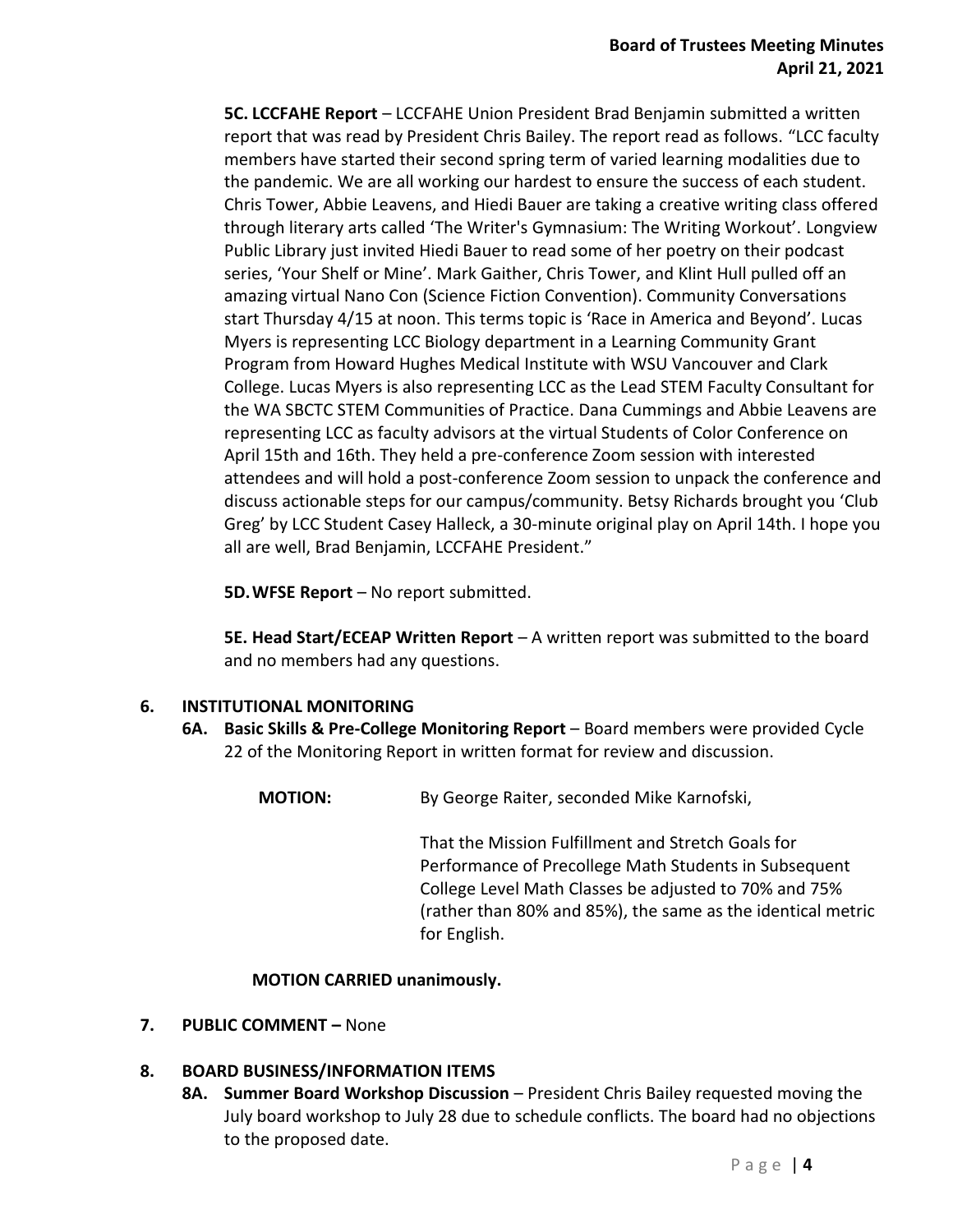**8B. Public Comment Guidelines Draft** –At the March regular board of trustees meeting, trustee member Mike Karnofski mentioned the importance of having guidelines for public comment during board meetings. Along with LCC AG Tsering Cornel, public comment guidelines were drafted. Board members reviewed the draft and had no suggested content edits. Board member Liz Cattin suggested having the guidelines available in other languages to address equity and inclusion. It was also recommended that the guidelines be posted on the public website for review before meetings.

**MOTION:** By Mike Karnofski, seconded Liz Cattin,

That the public comment guidelines be approved as presented with recommendations mentioned.

## **MOTION CARRIED unanimously.**

- **8C. Emeritus Consideration** The Emeritus and Sabbatical Review Committee met to review documentation from the Social Science Department recommending Emeritus status for retired faculty member, David Benson. The Committee unanimously supported the request, which is being brought forth for Board consideration.
	- **MOTION:** By Heather Mansy, seconded Liz Cattin,

That the title of Faculty Emeritus be conferred to David Benson as recommended by the Emeritus and Sabbatical Review Committee, and in accordance with administrative policy 319.

## **MOTION CARRIED unanimously.**

- **9. EXECUTIVE SESSION** None
- **10. ADJOURN EXECUTIVE SESSION** N/A
- **11. ACTION AS A RESULT OF EXECUTIVE SESSION** None
- **12. GOOD OF THE ORDER** Mike Karnofski thanked LCC and Natalie Richie on behalf of the CEDC for recent collaboration, which provides a great service to the community. President Bailey thanked Liz Cattin, new board member, for participating in orientations with all LCC vice presidents. Alice Dietz participated in the ACT award nominations for 2021 and mentioned that there were no nominations in the diversity and equity category.
- **14. ADJOURNMENT** With no further business, Chair Dietz called for a motion to adjourn the meeting at 6:17 p.m.